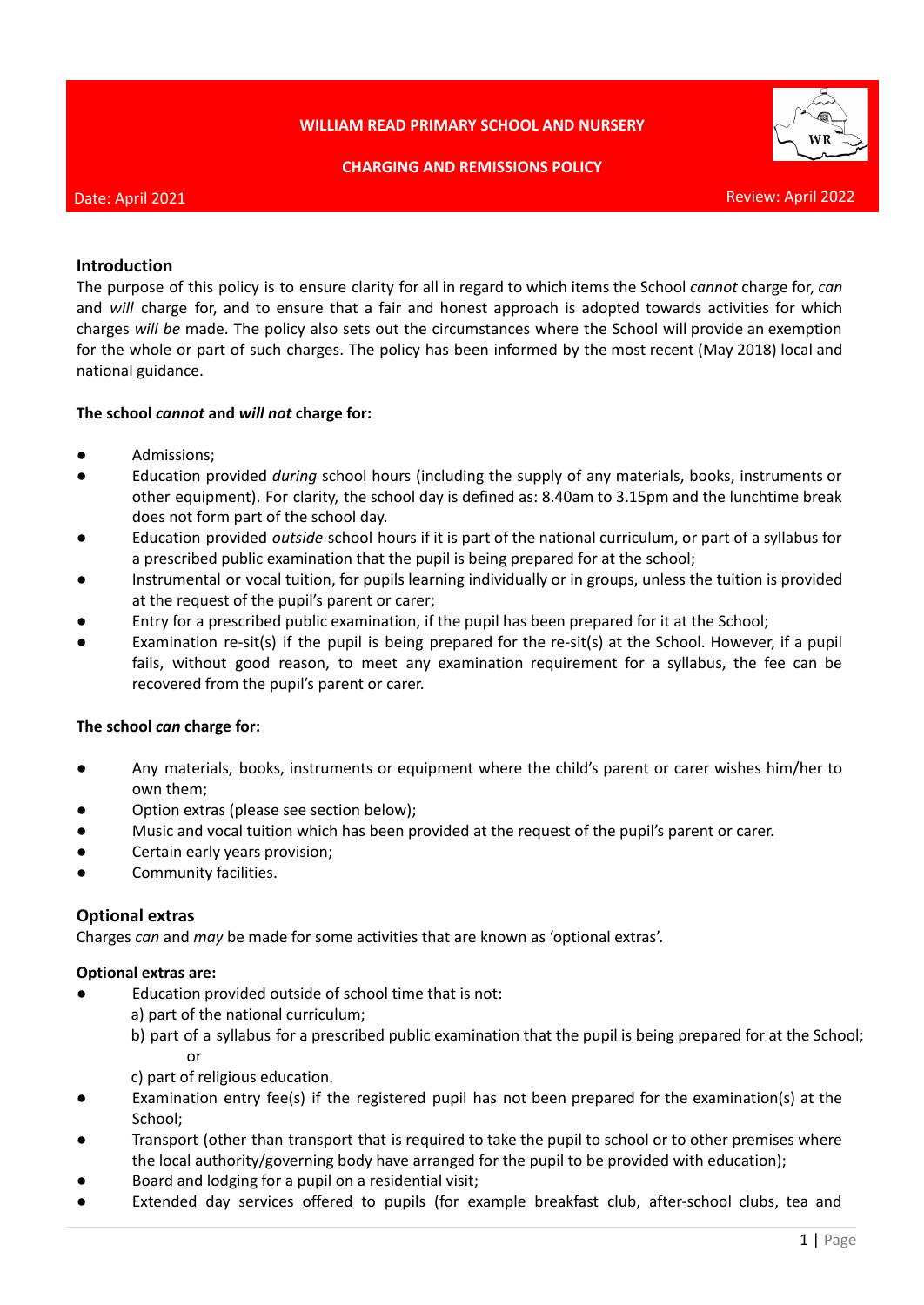In calculating the cost of optional extras an amount may be included in relation to:

- Any materials, books, instruments, or equipment provided in connection with the optional extra;
- The cost of buildings and accommodation;
- Non-teaching staff;
- Teaching staff engaged under contracts for services purely to provide an optional extra, this includes supply teachers engaged specifically to provide the optional extra; and
- The cost or an appropriate proportion of the costs, for teaching staff employed to provide tuition in playing a musical instrument, or vocal tuition, where the tuition is an optional extra.

Any charge made in respect of individual pupils *cannot* and *will not* exceed the actual cost of providing the optional extra activity, divided equally by the number of pupils participating. The charge *cannot* and *will not* therefore include an element of subsidy for any other pupils wishing to participate in the activity whose parents are unwilling or unable to pay the full charge.

Furthermore, in cases where a small proportion of the activity takes place during school hours the charge *cannot* and *will not* include the cost of alternative provision for those pupils who do not wish to participate. For example, no charge can be made for supply teachers to cover for those teachers who are absent from school accompanying pupils on a residential visit.

Participation in any optional extra activity will be on the basis of parental choice and a willingness to meet the charges. Parental agreement is therefore a necessary prerequisite for the provision of an optional extra where charges *can* and *will* be made.

## **Voluntary contributions**

When organising school trips or visits that enrich the curriculum and education experience of the children, the school invites parents to contribute to the cost of the trip. All contributions are voluntary. However, if we do not receive sufficient voluntary contributions by the payment deadline we may need to cancel a trip. If a trip goes ahead it may include children whose parents have not paid any contribution. We do not treat these children differently from any others.

If a parent/carer is unable to make a contribution towards an activity then they must speak to a member of staff if they wish their child to participate in the activity.

The following is a list of additional activities organised by the school that invite voluntary contributions from parents. This list is not exhaustive.

- Visits to museums;
- Outdoor adventure activities;
- Theatre visits:
- Musical events;
- Specialised equipment;
- The costs of ingredients/materials for subjects such as cookery or design technology where parents have indicated in advance that they would like their child to bring home the finished product.

## **Music tuition**

Charges *can* be made for vocal or instrumental tuition provided either individually, or to groups of any size, provided that the tuition is provided at the request of the pupil's parent or carer. Charges may not exceed the cost of the provision, including the cost of the staff who provide the tuition.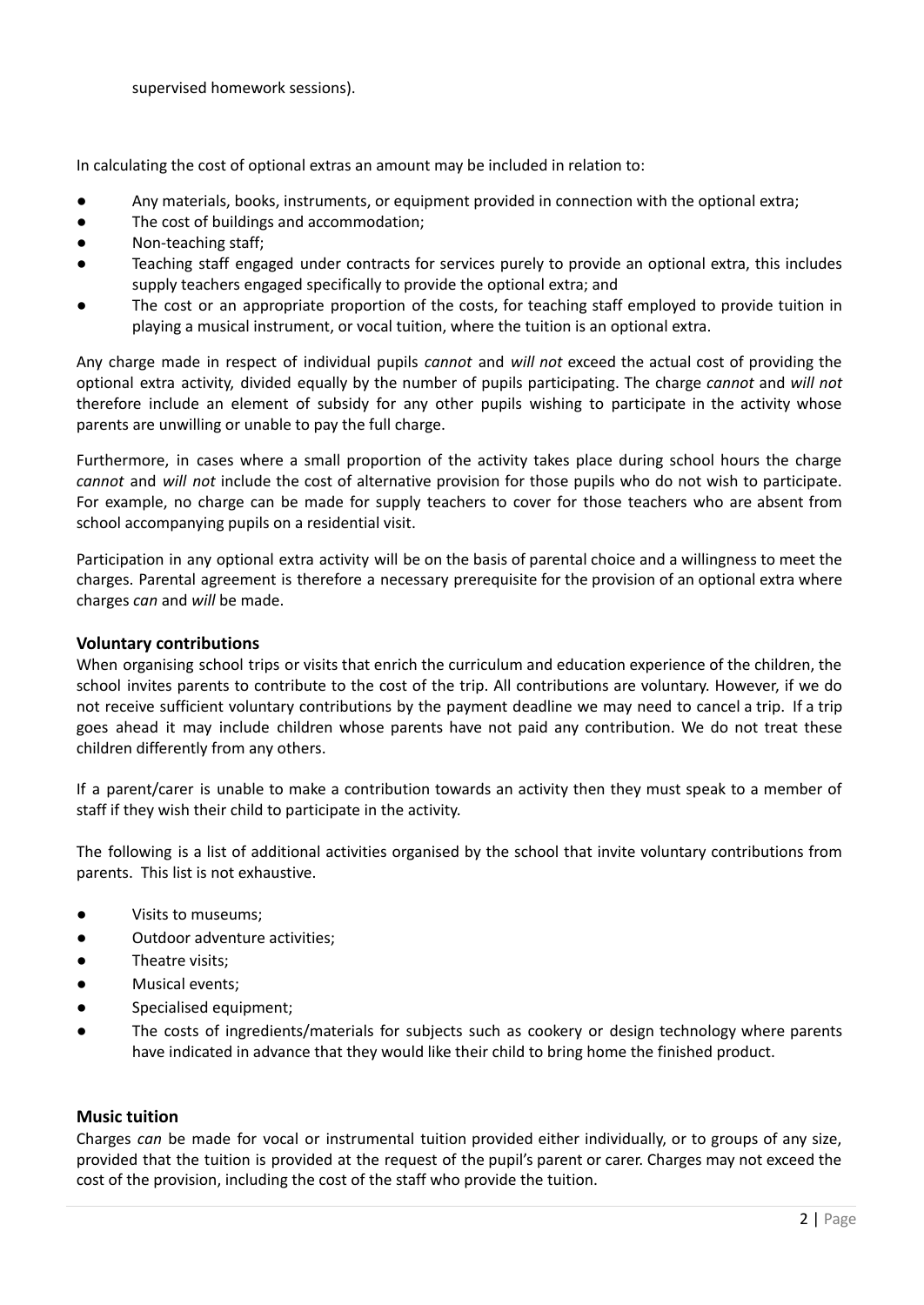Charges *cannot* be made if the tuition is either an essential part of the national curriculum, or is provided under the first access to the key stage 2 Instrumental and Vocal Tuition Programme. A charge *cannot* be made in respect of a pupil who is 'looked after' by a local authority (within the meaning of section 22(l) of the Children Act 1989).

# **Transport**

Charges *cannot* be made for:

- Transporting registered pupils to or from the School premises, where the local education authority has a statutory obligation to provide transport;
- Transporting registered pupils to other premises where the governing body or local authority has arranged for pupils to be educated;
- Transport that enables a pupil to meet an examination requirement when he has been prepared for that examination at the School; and
- Transport provided in connection with an educational visit.

# **Residential visits**

Charges *cannot* be made for:

Education provided on any visit that takes place during school hours;

- Education provided on any visit that takes place outside school hours if it is part of the national curriculum, or part of a syllabus for a prescribed public examination that the pupil is being prepared for at the School, or part of religious education;
- Supply teachers to cover for those teachers who are absent from school accompanying pupils on a residential visit.

Charges *can* be made for:

Board and lodging. The charge will not exceed the actual cost.

Parents or carers who can prove they are in receipt of the following benefits will be *exempt* from paying the cost of board and lodgings on residential visits:

- Income Support;
- Income-based Jobseeker's Allowance;
- Income-related Employment and Support Allowance;
- Support under Part VI of the Immigration and Asylum Act 1999;
- The guaranteed element of Pension Credit;
- Child Tax Credit (provided you're not also entitled to Working Tax Credit and have an annual gross income of no more than £16,190);
- Working Tax Credit run-on paid for 4 weeks after you stop qualifying for Working Tax Credit;
- Universal Credit if you apply on or after 1 April 2018 your household income must be less than £7,400 a year (after tax and not including any benefits you get).

# **Education partly during school hours**

The School *can* charge for activities outside school hours. For clarity, the School day is defined as: 8.40am to 3.15pm and the lunchtime break in the middle of the day does not form part of school hours. A charge *can* only be made for the activity outside school hours if it is not part of the national curriculum, not part of a syllabus for a prescribed public examination that the pupil is being prepared for at the school and not part of religious education.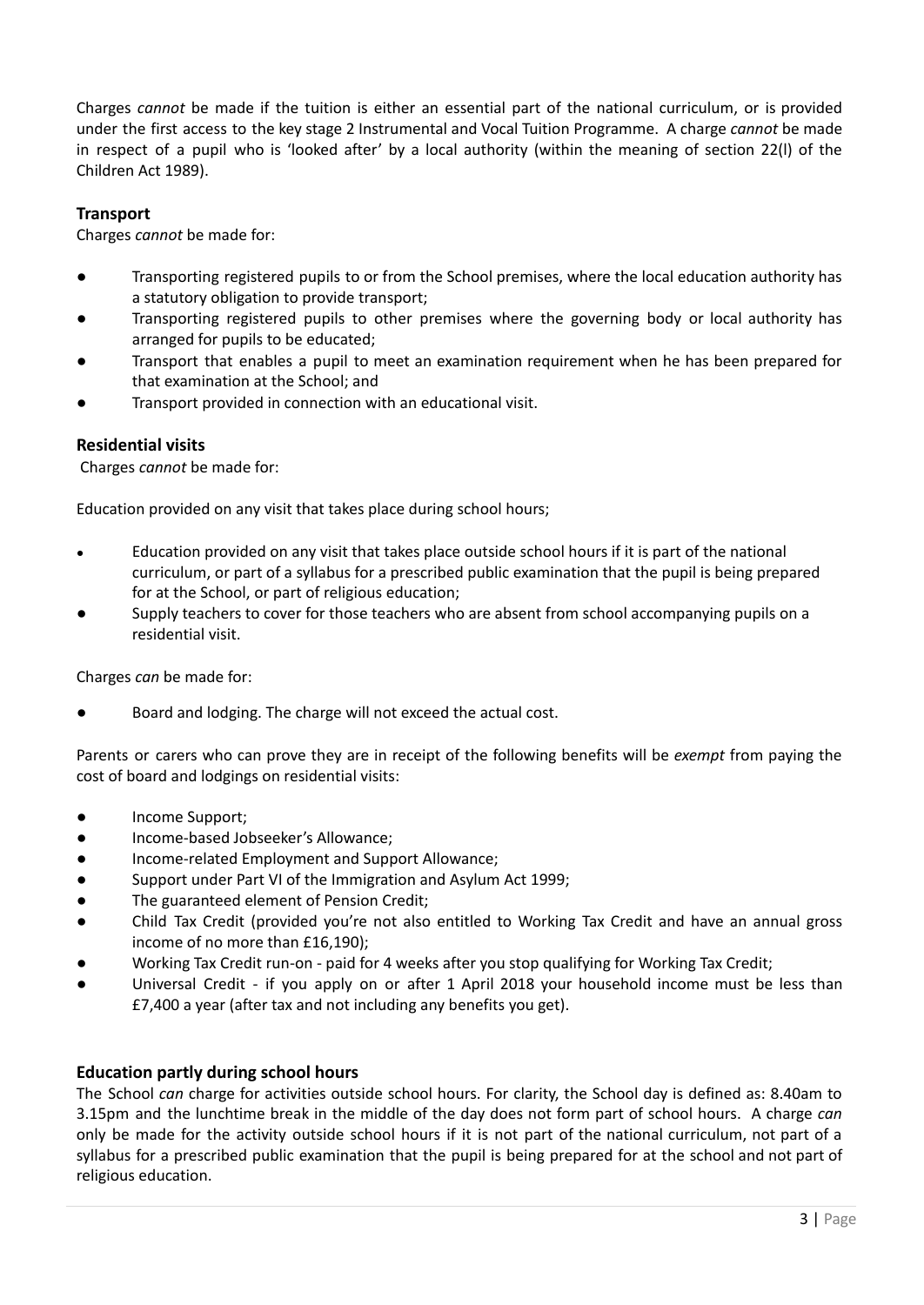If 50% or more of the time spent on the activity occurs during school hours, it is deemed to take place during school hours. Time spent on travel counts in this calculation if the travel itself occurs during school hours.

Where less than 50% of the time spent on an activity falls during school hours, it is deemed to have taken place outside school hours. For example, an excursion might require pupils to leave school an hour before the school day ends, but the activity does not end until late in the evening.

#### **Non-residential activities**

If 50% or more of the time spent on the activity occurs during school hours, it is deemed to take place during school hours. Time spent on travel counts in this calculation if the travel itself occurs during school hours. School hours do not include the break in the middle of the day.

Where less than 50% of the time spent on an activity falls during school hours, it is deemed to have taken place outside school hours. For example, an excursion might require pupils to leave school an hour before the school day ends, but the activity does not end until late in the evening.

#### **Residential visits**

If the number of school sessions taken up by the visit is *equal to* or *greater than 50%* of the number of half days spent on the visit, it is deemed to have taken place *during* school hours (even if some activities take place late in the evening).

For clarity, the school day is defined as: 8.40am to 3.15pm. Regulations require that the school day is divided into 2 sessions. A 'half day' means any period of 12 hours ending with noon or midnight on any day.

- Example 1: Pupils are away on a trip from noon on Wednesday to 9pm on Sunday. This counts as 9 half days including 5 school sessions, so the visit is deemed to have taken place *during* school hours.
- Example 2: Pupils are away from school from noon on Thursday until 9pm on Sunday. This counts as 7 half days including 3 school sessions, so the visit is deemed to have taken place *outside* school hours.

## **Methods of payment**

The school uses the ParentPay payment system through which parents can make payments for trips, school dinners, etc. online. Parents are issued with activation codes when their child starts with the school. Parents who do not have on-line access or a bank debit or credit card should inform the school in order that a barcoded letter may be issued which allows for cash payments at any shop displaying the PayPoint symbol (which then links into the ParentPay service). The school prefers not to accept cash payments at the office.

We always try to give parents as much notice as possible of forthcoming school trips and we always advise of the deadline for receipt of payment. Please help us by adhering to these as we also have deadlines for paying for the trip/transport.

For more expensive trips/residential visits we always offer parents the option of paying by smaller installments whenever convenient in order to spread the cost.

## **School dinners – Key Stage 2**

Unless the pupil has registered and been accepted for free school meals, school dinners must be paid for in advance via ParentPay. We reserve the right to refuse to provide lunches for any child where payment has not been made in advance, though we will notify you in advance should we take this step. If payments are not made in advance for school dinners and your account falls into arrears, you will be expected to collect your child at lunch time to provide them with a meal. The school may take legal action to reclaim monies due.

#### **Clothing**

We ask parents to provide their children with school uniform and a P.E. kit. We make no charge for any other